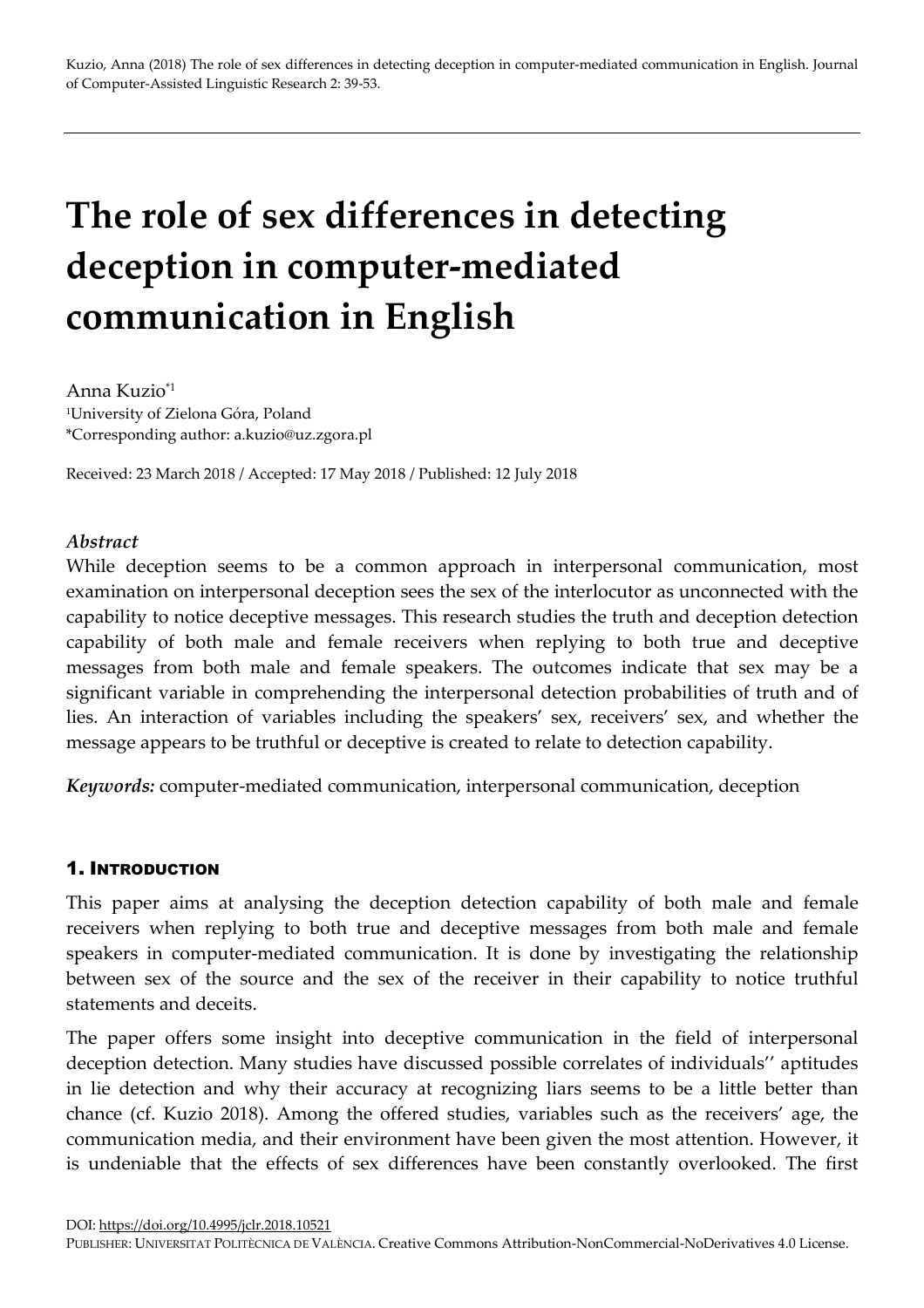indication of such an oversight is that the total number of studies with sex differences as a focus in deception detection is extremely inadequate in communication research. The other explanation for this oversight is that present studies on sex differences and the effects of deception detection typically come to mixed outcomes. A comprehensive review of studies in deceptive communication and the issue of this oversight on sex differences in deception detection will be presented in this paper.

#### 2. THE CONCEPT OF DECEPTION

Deception is seen as an adaptive behavior to natural selection (Knapp, Hart and Dennis, 1974) and is essential for human survival (Kraut, 1980). Other scholars are certain that lying is a common strategy often used in interpersonal communication for purposes such as: obtaining goods and services, developing and managing satisfying relationships, or generating and managing a desired self-image (Zuckerman, DePaulo and Rosenthal, 1981). Even though deception is typically a behavior that social references see as averse (cf. Sanchez-Pages and Vorsatz, 2008), it has been claimed that deception as such is not characteristically unethical or immoral (Boush, Friestad and Wright, 2009). It is the reason behind a specific fib that regulates whether that lie is tolerable or not (Seiter, Bruschke and Bai, 2002). The outcomes of this study specify that the most suitable lies are lies for affiliation, followed by lies to benefit others, lies to defend privacy, lies to circumvent conflict, lies to protect self, impression management, lies to benefit self without harming others. The two least tolerable types of lies are lies to benefit self while harming others and lies of malice (Inglehart, Basanez and Moreno, 1998). In the study by Turner et al. (1975), it was observed that most lies tend to be white lies that are told to save face (27.7%) or to circumvent probable tension and conflict (22.2%). White lies are lies that are told for a "good reason". This inclination was also noticed in the research of DePaulo, Kirkendol, Tang, and O'Brien (1988) who were confident that everyday lies are typically ordinary ones, with little or no serious significances on both sides.

Concerning the universal occurrence of deception, Turner et al. (1975) stated that 62% of the statements in ordinary general conversations have some form of data control that could be classified as deceptive. DePaulo et al. proposed that individuals tell about two lies per day on average and that approximately 20% to 33% of our everyday interactions are deceptive (DePaulo, Kashy, Kirbendol, Wyer and Epstein, 1996). These data were supported in at least two other empirical studies (George and Robb, 2008; Hancock, Thom-Santelli and Ritchie, 2004). With a comparable methodology, Hancock et al. (2004) found that 26% of our daily communication involves some form of deception, while George and Robb (2008) observed that 22% to 25% of our everyday communication tends to be deceptive. Other than in ordinary life settings, research in business showed that 25%-67% of job applicants fabricate their resumes and try to explain those fabrications during job interviews (Prater and Kiser, 2002).

As opposed to concentrating on finding the amount of deceptive communication in real life, some researchers have decided to study the occurrence of deception by looking into the occurrence of lies one individual tells per day. As stated above, DePaulo et al. (1996) noted approximately two lies per day per person. Data from many studies on the occurrence of lies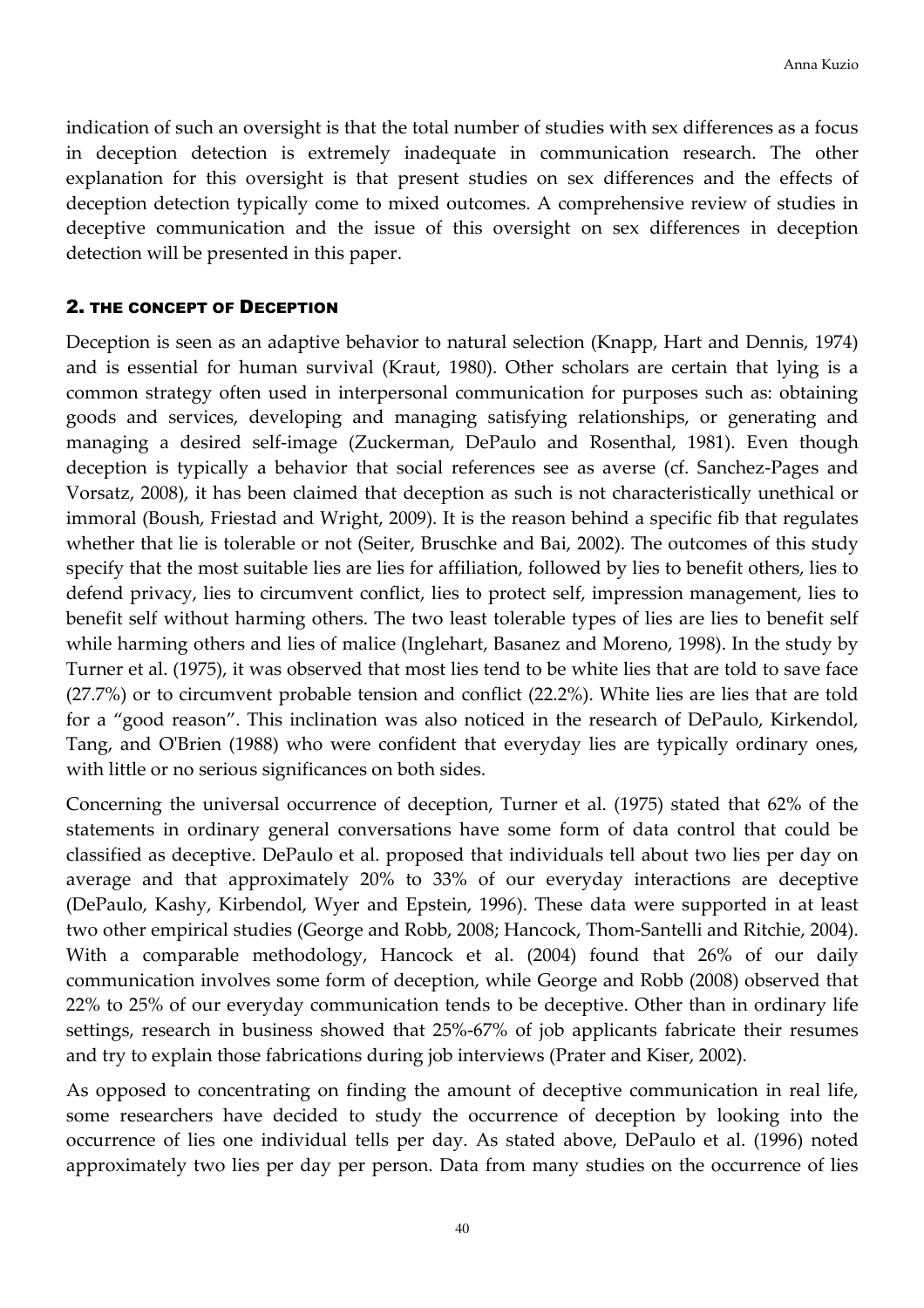per person per day fall near this number. Hample (1980) stated that individuals are prone to lie 13.3 times per week on average which is 1.9 times per day. Camden, Motley, and Wilson (1984) concentrated exclusively on white lies which average 16 times over a two-week period, that is 1.14 white lies per day. Serota, Levine, and Boster (2010) mentioned an average of 1.65 lies per 24-hour period. Along with these studies with comparatively close results, other studies with diverse methods have shown very different numbers. For instance, Feldman, Forrest, and Happ (2002) noticed a mean of 1.75 lies told by each subject within a 10-minute conversation. Feldman et al.'s (2002) experiment proposed 10.5 lies per hour or 84 lies per 8-hour day. Although there is discrepancy across the number of lies individuals tell in a day, it is nonetheless consistent that deception is certainly common in life.

With deception so omnipresent in ordinary life, it might be practical to suppose that individuals develop a competence in perceiving liars since they have plenty of exposure to deceptive communications from both sides, either as liars or receivers of lies in everyday life. However, this does not appear to be the case. It is rather paradoxical to perceive that with deceptive behaviors so often practiced, few deceivers are detected. A meta-analysis of over 200 studies on lie detection proposed that the universal correctness of individuals as lie detectors is only somewhat better than chance: 54% in noticing both truth and lies accurately, 47% accuracy in lie detection, and 61% truth detection accuracy in a baseline of 50% lie situations (Bond and DePaulo, 2006). While Ekman et al. (Ekman, O'Sulliva and Frank, 1999) proposed that law enforcement officials are prone to be superior lie detectors, DePaulo et al (1993) observed no important difference in deception detection accuracy between federal law enforcement and college students which maintains the results of Aamodt and Custer (2006). To clarify why individuals can only do somewhat better than chance in lie detection, scholars have concentrated on numerous factors that they are confident might correlate with individuals' capability in recognizing liars. Some claim that the main reason for individuals'' low accuracy in lie detection is the hard-wired truth-bias in their mental process (Levine and Kim, 2010; Levine, Kim, Park and Hughes, 2006). Others study definite variables in deceptive communication and state that one's personality, age, communication media, and environment could all have played important roles when individuals are involved in deception (Ekman and O'Sullivan, 1991; Levine, Park and McCornack,2006).

## 3. MEDIUM AND DECEPTIVE COMMUNICATION

As stated above, numerous studies have discussed probable correlates of individuals'' abilities in lie detection and why their correctness at catching liars is little better than chance. Among the accessible studies, truth bias and variables such as the receivers' personality, age, communication media, and environment have received a lot of consideration. Yet, it is undisputable that the effects of sex differences have been continually disregarded. The first sign of such an omission is that the whole number of studies with sex differences as a central point in deception detection seems to be significantly limited in communication research. The other sign of this oversight is that present studies on sex differences and the effects of deception detection frequently come to varied outcomes.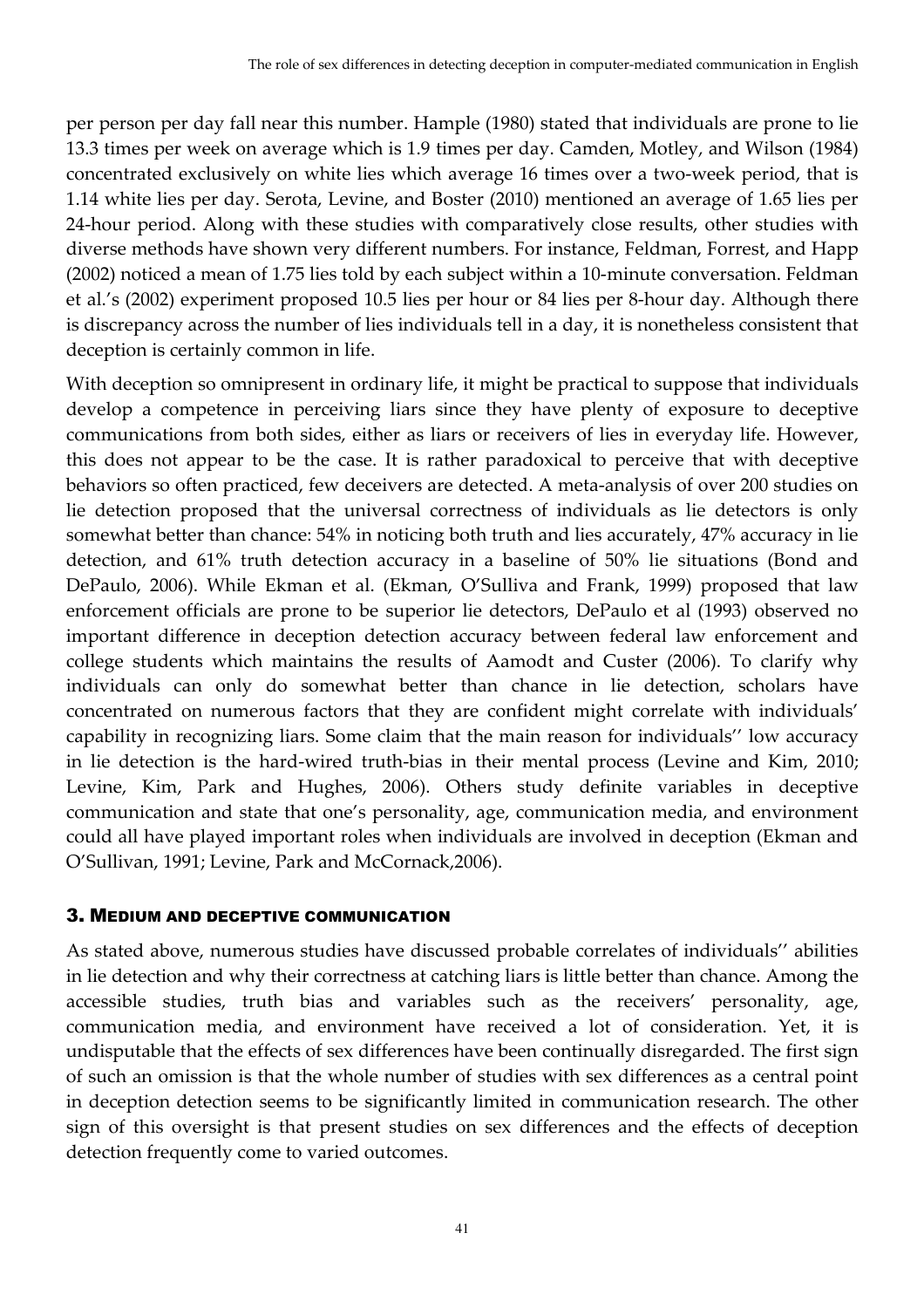The channel or medium through which individuals communicate may also affect individuals' accuracy rate in deception detection (Bond and DePaulo, 2006). Various media have diverse characteristics. Media Richness Theory (Daft and Lengel, 1986) states that each communication medium exhibits an exclusive degree of richness that is measured by the language variety, quantity of personal attention, and the amount of social cues conveyed with the message. According to Media Richness Theory, face-to-face seems to be the richest communication medium, followed by telephone, instant messaging, and email.

Daft and Lengel (1986) envisaged that individuals would be most prone to lying through the richest medium (face-to-face) where equivocal communication (deception) would be more likely to prosper since face-to-face communication permits the interaction control, full monitoring, and instant feedback. Yet, the Social Distance Hypothesis foresees the reverse order (DePaulo et al., 1996; Hancock et al., 2004). Some scholars (DePaulo et al., 1996; Hancock et al., 2004) believe that since devious behaviour would constantly make individuals uncomfortable, individuals would like to select the medium where they would have the minimum likelihood to be challenged and most convenience to escape. Therefore, face-to-face communication will be the least preferred situation when individuals decide to lie while computer-mediated communication still will be the perfect medium for cheating. Experimental data reinforced neither of the estimates: the highest degree of deception (lies per social interaction) is observed to take place on phones while the lowest is in email (Hancock et al., 2004). DePaulo et al. (1996) studied communication through face-to-face, telephone, and writing, and the outcomes indicated a related pattern.

Concerning which in medium individuals have the best chance of identifying a liar, earlier research offers moderately reliable outcomes. Facial expressions as well as words tend to be highly manageable (DePaulo, Lassiter and Stone, 1982). Body movements and voice, on the other hand, tend to be most problematic to control (DePaulo and Rosenthal, 1981).

To sum up, it appears that face-to-face communication ought to be the most problematic detection situation since individuals can divert the receivers effortlessly by falsifying facial expressions. It also shows that computer-mediated communication is the place where individuals will exploit deceptive communication more often, especially taking into consideration that it is more difficult to detect deception in this medium.

#### 4. GENDER AND DECEPTIVE COMMUNICATION

Research in communication with individuals' sex as a central variable is limited (DePaulo, Esptein and Wyer, 1993; McCornack and Parks, 1990). Levine et al. discussed potential sex differences in emotional reactions toward exposed lies (Levine, McCornack and Avery, 1992). Their study indicated that despite the lies' content, targets, and relationship with the liars, women have a tendency to rate deception as more substantial, more intolerable, and reported meaningfully more negative emotional responses toward exposed lies. A study conducted by McCornack and Parks (2006) looked at romantic couples and their accuracy at detecting their spouses' lies. The outcomes proposed that women are fundamentally better at recognizing lies in romantic relationships, irrespective of the level of the relationship progress. Yet, the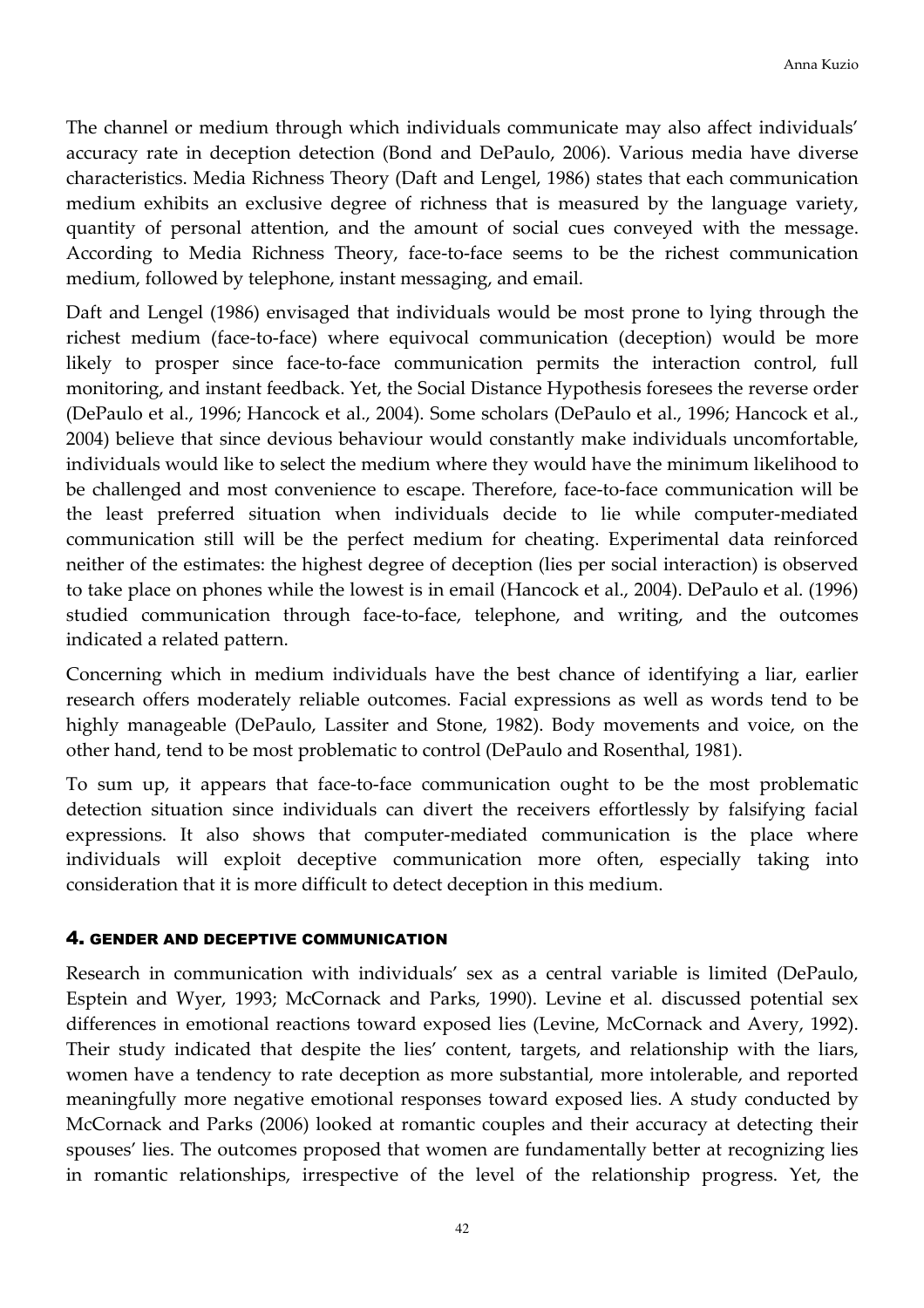comparable research conducted by DePaulo et al. (1993) claimed the opposite. Consistent with the outcomes in this study, female judges were more prone than males to believing the fake liking that the subjects displayed. In other words, females were more prone to missing the liars.

Two supplementary studies have studied potential sex differences in deceptive behaviors (Dreber and Johanneson, 2008; Haselton, Buss, Oubaid and Angleitner, 2005). Dreber and Johanneson observed that no sex differences were found in individuals' abilities in recognizing liars. A study by Haselton et al. (2005) was similar to Levine, McCornack, and Avery's (2006) emphasis. Haselton et al. (2005) examined sex differences in emotional reactions toward different kinds of deception, specifically, in romantic relationships. Deliberating deception in romantic relationships, the authors foresaw and noticed that men and women, looking for longterm or short-term relationships, would exhibit different patterns of emotional reactions toward various types of lies. For instance, in search of long-term relationships, men would be more disappointed if women lied about their fertility, but women would be more disappointed when men lied about their resource, status, and commitment, both before and after having sex. When looking for short-term relationships, men believed lies about age to be more disappointing, while women were more disappointed with lies rejecting commitment to others.

Some supplementary studies discussed sex effects in deception detection while not analysing them directly. Even though outcomes are varied, most propose that sex does not correlate with individuals' capability in detecting deception (Aamodt and Custer, 2006; Levine and Kim, 2010). Other studies proposed probable sex differences in deceptive communication, frequently arguing that women tend to be superior at deciphering nonverbal cues, thus suggesting that women might be better lie detectors (DePaulo and Rosenthal, 1981). Nevertheless, DePaulo et al. (DePaulo, 1981) stated that women are more prone to reading overt (fake) messages than covert (truthful) messages, particularly when the fake message was positive. Other scholars foresee that women are more accommodated to being polite and supportive, henceforth they would rather disregard cues to deceptive behaviors (DePaulo and Rosenthal, 19791981). This prediction was established in research where females were less precise in detecting deception than males (DePaulo, Esptein and Wyer, 1993). Concerning probable sex diversities when behaving as deceivers, some researchers maintain that men are more effective liars (DePaulo, Stone, and Lassiter, 1982) or that men will have a tendency to deceive more (Serota, Levine and Boster, 2010). Yet, DePaulo et al. (1996) observed more lies from women in everyday life, but it appears that men may have a tendency to tell outright lies more freqently (Carlson, George, Burgoon, Akins and White, 2004).

# 5. RESEARCH

# **5.1. Research questions**

Earlier studies in deceptive communication, particularly ones on deception detection, seem to be quite limited in regard to the number of studies that discuss possible sex differences. Furthermore, even with the accessible data of women and men's performance as lie indicators, the outcomes seem to be still quite varied. Researchers frequently came to the conclusion that individuals can only do somewhat better than chance in deception recognition, yet they have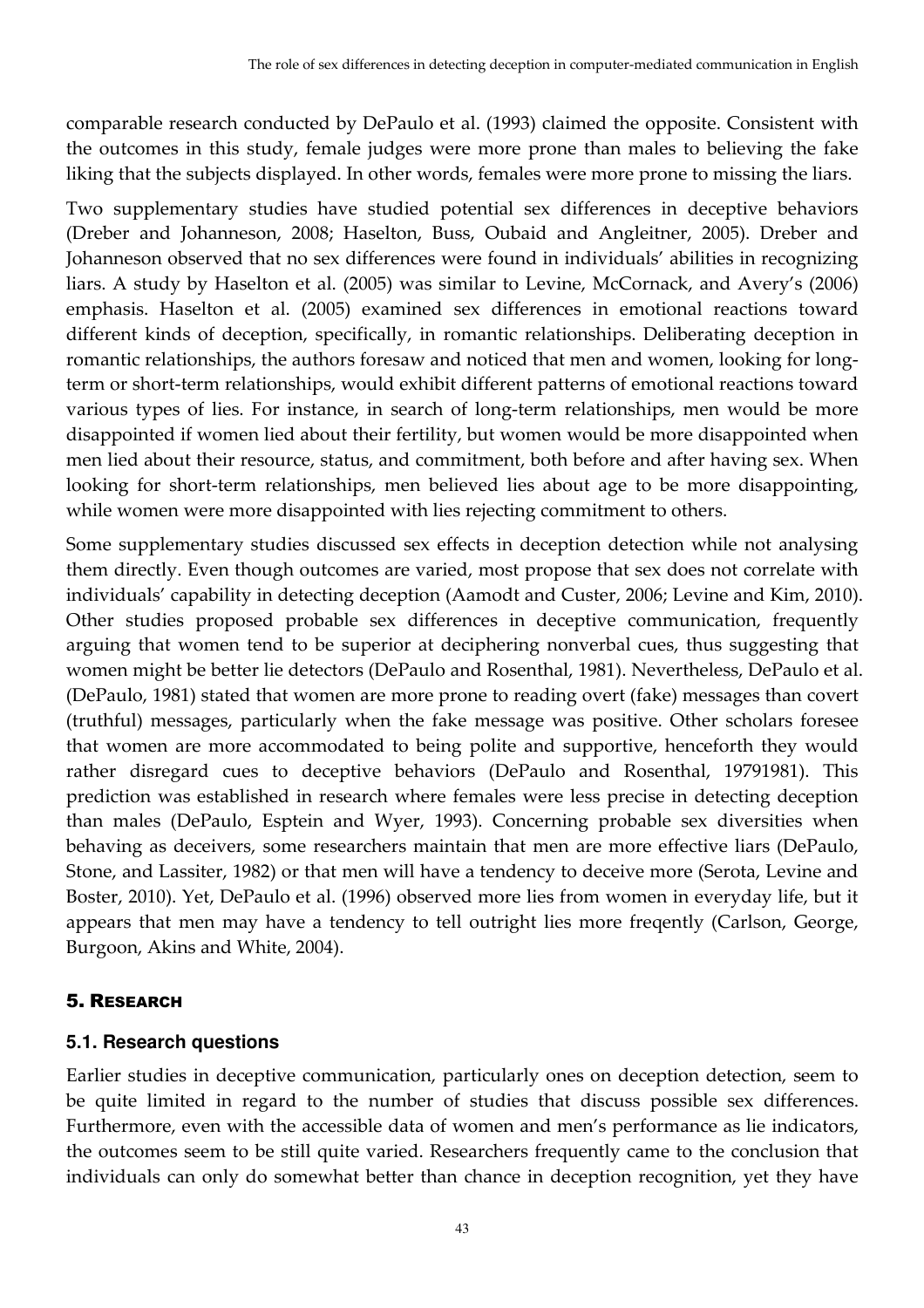disregarded the possible effects that the sex of participants, both receivers and deceivers, can find in deceptive communication.

This research tries to complete this gap by offering a central emphasis on the investigation of sex as a variable in deception detection. Both the sex of speakers and the sex of receivers were considered to regulate if they might influence individuals' deception detection accuracy in interpersonal communication scenarios. Explicitly, this research offers empirical tests that aim to answer the following research questions:

RQ1: Which sex is better at detecting lies?

RQ2: Are individuals better at detecting same-sex liars, or opposite-sex liars?

Basically, RQ 1 tries to answer the question whether individuals of a particular sex tend to be superior at noticing deception in general. The RQ2 aims to find the answer to whether the performance of both males and females as deception indicators can affect the process and how this might correlate with the sex of the speakers.

## **5.2. Methodology**

Copious research on deceptive communication uses a forced choice design, demanding each participant to choose whether a stranger speaking was truthful or deceptive (Knapp et al., 1974). Yet, it is usually the case in interpersonal interaction that individuals are uncertain as to whether a given individual is being deceitful in a certain situation. Levine and Kim (2010) claimed that it might be this kind of experimental design exploited in most of the deceptive communication studies that influenced individuals' accuracy rates to be around chance level. In the current study, the participants were permitted to use "Uncertain". This permits study participants to self choose their capability to detect dishonesty in each specific case. The research question then becomes whether an individual's confidence in deception detection in a certain instance is related to their actual capability to detect deceits in that instance.

A 2 x 2 x 2 experimental design was exploited. The speakers' sex (female/male), receivers' (participants) sex (female/male) as well as message veracity (truthful/deceptive) were used as three sets of independent variables. One hundred volunteer participants took part in this study. 41% (41/100) were male and 59% (59/100) female. The average age of both the male and female participants was 25.0, with a slightly larger variation in females (Range =17 to 54, SD = 1.79) than in males (Range =  $18$  to  $45$ , SD =  $1.53$ ).

The participants were involved in an online interaction (chatroom). Before entering the interaction, participants were instructed to tell truth or lie to their interlocutor. Later, a short questionnaire was used in this research, involving two parts. The first part of the questionnaire took into consideration the participants' evaluation of each speaker's honesty, while the second part looked at the participants' demographic information and their general attitudes towards ordinary deceptive communication. In the first part of the questionnaire, the participants were requested to talk about their perception of the speakers' honesty. After dealing with the chosen parts of texts, the participants were asked to rate a speaker's honesty on a seven-point scale (-3 to +3), 0 as undecided, +1 to +3 as honest, and -1 to -3 as dishonest. In the second part of this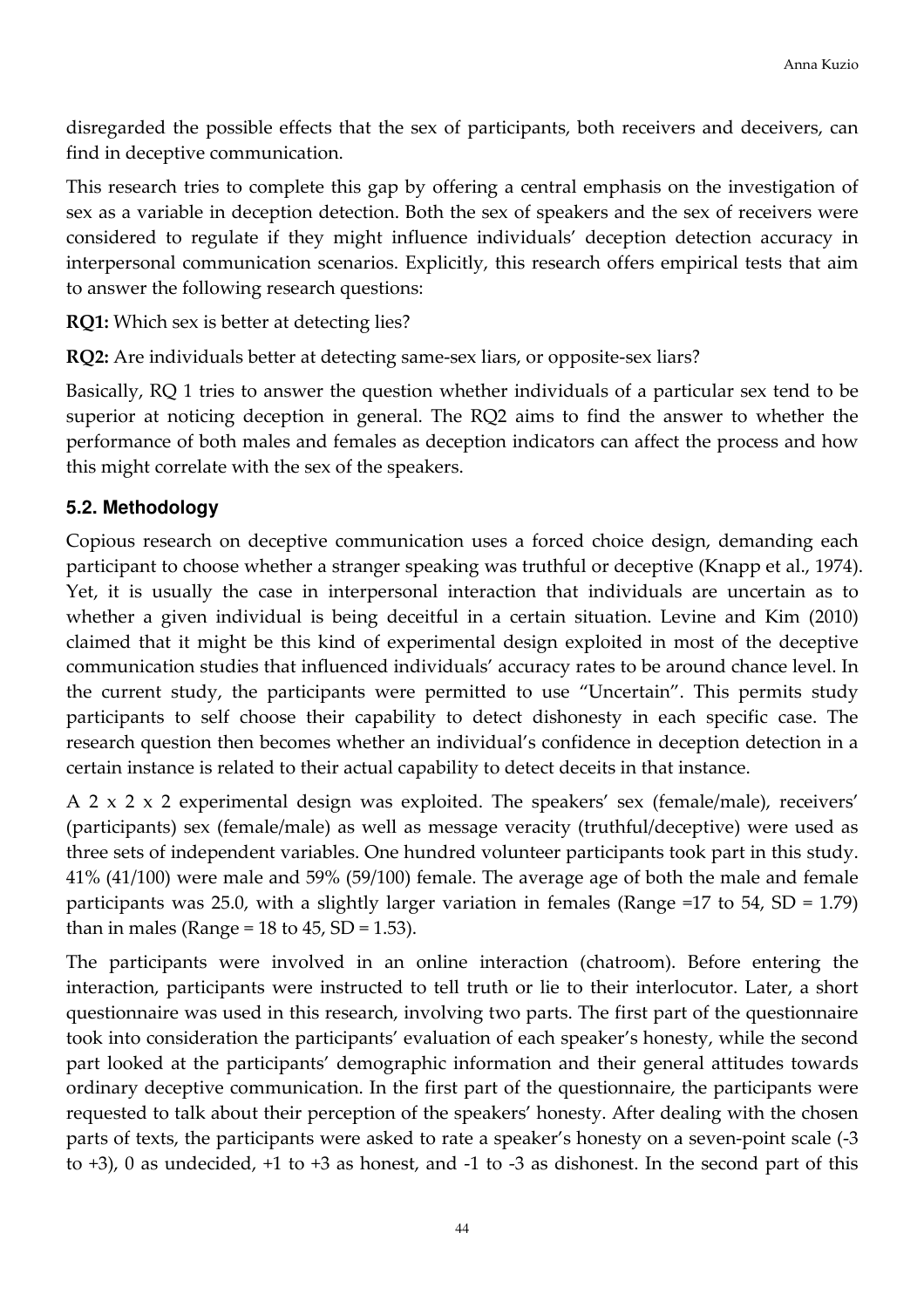questionnaire, the participants were questioned about their demographic information and their general concepts of deception in ordinary life.

## **5.3. Results**

The 100 participants responded to a total of 787 judgments of the presented texts from different speakers. They showed confidence in 637 of their judgments of the truth or falsity of the speakers, 356 of which were accurate and 285 incorrect for an overall accuracy rate of 0.542. Employing 0.5 as an anticipated value and Blalock's test (1974) for the significance of a single proportion from a theorized value (1972, pp. 160-161),  $Z = 1.923$ ,  $p < .0554$ , which is near but less than  $p = .05$  significance. The 0.5 value, as expected, is suitably grounded on the null assumption of an equal likelihood of any judge with confidence in the judgment choosing either of two options on each of the items, truth or lie. Power ~= .68 for Cohen's small effect size, which seems to be somewhat larger than his standard for small ES definitions. Thus, exploiting the entire data set, the statement that a truth bias effect was not better than Cohen's small effect size tends to be rational. Small effects may go unnoticed, suggesting the necessity for replications and a cumulative larger N, so conclusions grounded on this data set should be recognized as preliminary.

Male judges were accurate in 98 of 189 judgments, an accuracy rate of 0.518  $(Z < 1)$ , and female judges were accurate in 249 of 452 judgments, an accuracy rate of 0.548 ( $Z = 1.99$ ,  $p < .0048$ , and the difference between the two judge gender rates does is not significant  $(Z < 1)$ . Power = .97 for medium ES, and .99 for large ES.

## 5.3.1. Honest vs. Deceptive Statements

The 100 participants judged 325 honest statements and 318 lies. Judges were accurate with 215 honest statements, an accuracy rate of 0.668 (Z = 5.92,  $p < .0000001$ ), and with 139 lies, an accuracy rate of 0.414 ( $Z = -3.180$ ,  $p < .000740$ , power  $\sim = .996$ , medium ES). The rate difference tends to be significant  $(Z = 6.49, p < .0000001;$  Blalock, difference of proportions, 1972: 228 – 230).

The 41 male judges were accurate in 59 of 98 judgments of truthful statements, an accuracy rate of 0.605 ( $Z = 2.05$ ,  $p < .0415$ ), and in 40 of 95 judgments of deceiving statements, an accuracy rate of 0.425 ( $Z = -1.49$ ,  $p < 0.139$ ). The correctness rates for male judges are meaningfully different for truthful and deceptive statements ( $Z = 2.49$ ,  $p < .015$ ). Power = .86 medium ES, .99 large ES.

The 59 female judges seemed to be accurate in 170 of 255 judgments of truthful statements, an accuracy rate of 0.699 ( $Z = 5.75$ ,  $p < .0000001$ ), and in 98 of 220 judgments of deceptive statements, an accuracy rate of 0.415 ( $Z = -2.87$ ,  $p < .0048$ ). The correctness rates for female judges are implicitly various for truthful and deceptive statements  $(Z = 6.15, p < .0000001)$ .

## 5.3.2. Male vs. Female Speakers

Judges were correct with 125 of the male's statements, an accuracy rate of 0.396 ( $Z = -3.71$ , p  $\leq$  .00011), and with 235 of the female's statements, an accuracy rate of 0.676 (Z = 6.27, p < .0000001). Power ~=.996 for a medium or larger ES. These accuracy rates are meaningfully diverse for male and female sources  $(Z = 7.08, p < .0000001)$ .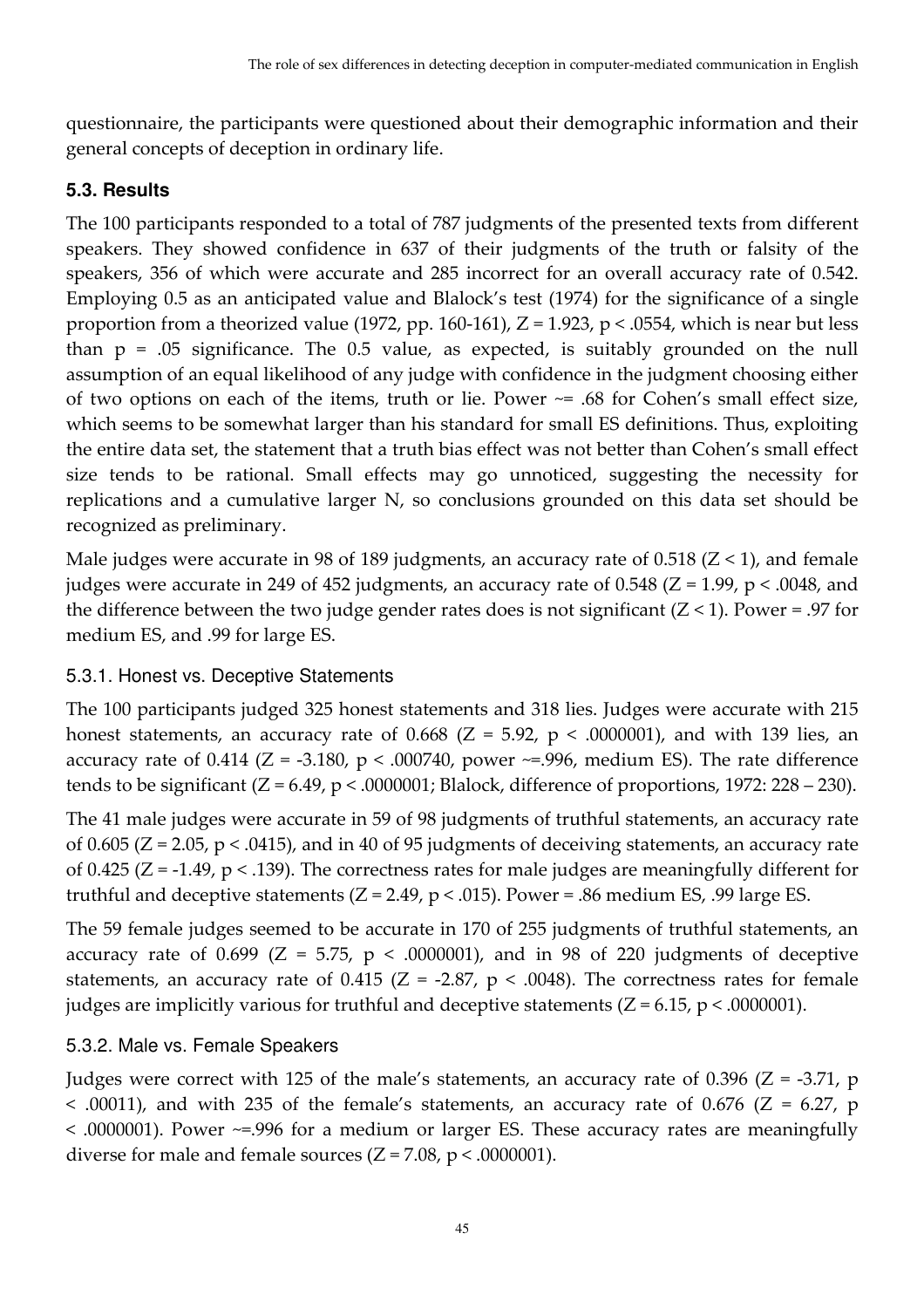The 41 male judges were accurate in 38 of 102 judgments of men's statements, an accuracy rate of 0.368 ( $Z = -2.59$ ,  $p < .0099$ ), and in 68 of 102 judgments of women's statements, an accuracy rate of 0.668 (Z = 3.24, p < .0015). Power = .85 medium ES, .99 large ES.

The 59 female judges were correct in 90 of 220 judgments of men's statements, an accuracy rate of 0.409 ( $Z = -2.75$ ,  $p < .0065$ ), and in 162 of 239 judgments of women's statements, an accuracy rate of 0.677 (Z = 5.36, p< .0000001). Power = .99, medium or more ES.

#### 5.3.3. Truthful vs. Deceptive Statements from Male vs. Female Speakers

The 100 participants judged 650 statements, 310 statements from male participants and 340 from female participants. The judges were accurate with 90 of 169 honest statements generated by men, an accuracy rate of  $0.527$  ( $Z < 1$ ), and with 130 of 160 truthful statements created by women, an accuracy rate of  $0.808$  (Z = 7.64, p < .0000001). Concerning deceptive statements, the judges were correct with 49 of 150 statements created by men, an accuracy rate of 0.255 ( $Z = -$ 6.02,  $p < .0000001$ ), and with 95 of 180 statements created by women, an accuracy rate of 0.548 (Z  $= 1.24$ ,  $p < .219$ ). For truthful statements, the correctness rate on statements created by women tends to be meaningfully greater than for statements created by men  $(Z = 5.32, p < .0000001)$ . With deceptive statements, the correctness rate on deceits told by men seems to be meaningfully lower than for deceits told by women  $(Z = 5.35, p < .0000001)$ . Power = .99, medium or greater ES.

The 41 male judges were accurate with 38 of 48 truthful statements created by women, an accuracy rate of 0.763 ( $Z = 3.55$ ,  $p < .0005$ ), and with 26 of 51 truthful statements crated by men, an accuracy rate of  $0.47$  ( $Z < 1$ ). The 41 male judges were correct with 28 of 50 deceptive statements expressed by women, an accuracy rate of 0.575 ( $Z = 1.01$ ,  $p < .3125$ ), and with 15 of 48 deceptive statements by men, an accuracy rate of 0.258 ( $Z = -3.21$ ,  $p < .0015$ ). Power = .57 medium ES, .96 large ES.

The 59 female judges were correct with 95 of 110 truthful statements created by women, an accuracy rate of 0.836 ( $Z = 6.71$ ,  $p < .0000001$ ), and with 65 of 115 truthful statements created by men, an accuracy rate of 0.556 ( $Z = 1.15$ ,  $p < .2545$ ). The 59 female judges were accurate with 72 of 130 deceptive statements said by women, an accuracy rate of 0.537 ( $Z$  < 1), and with 30 of 110 deceptive statements expressed by men, an accuracy rate of  $0.26(Z = -5.11, p < .0000001)$ . Power = .94 medium ES, .99 large ES.

The participants were requested to rate their self-confidence level when making their choices. The results are presented in the table below: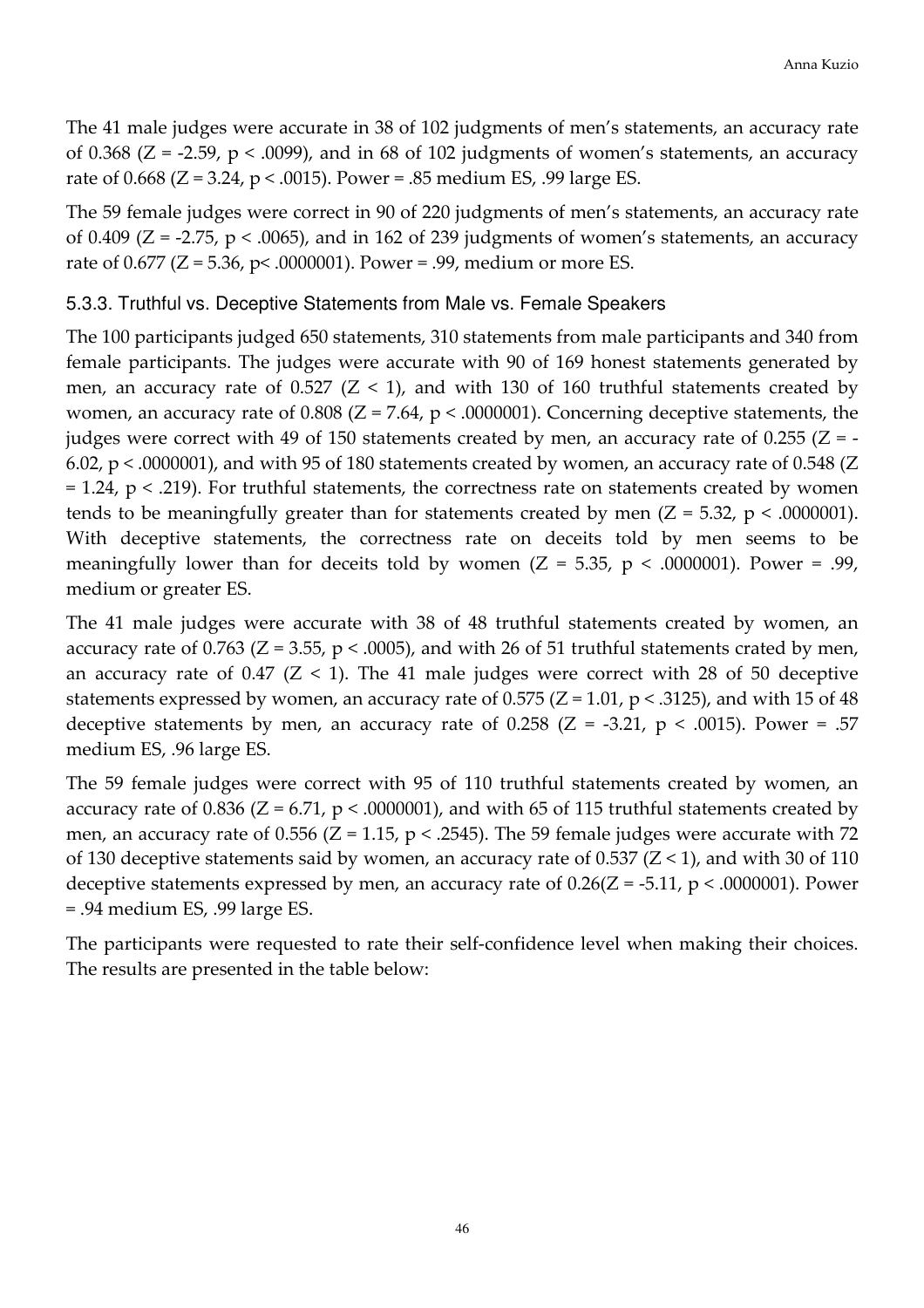| Participant   | Female Truthful | Female    | Male Truthful | Male Deceptive |
|---------------|-----------------|-----------|---------------|----------------|
| Judges        |                 | Deceptive |               |                |
| Female Judges | 1.93            | 2.13      | 2.05          | 1.78           |
| Male Judges   | 1.78            | 1.67      | 1.98          |                |

TABLE 1. AVERAGE CONFIDENCE LEVELS BY ACCURATE JUDGES

To control if earlier life experience with deceptive communication might have influenced the participants' judgments in this study, this research also requested participants to say how often they had uncovered a deceit in past interpersonal communication and the sex of the source of that lie The results are shown in the tables below:

| Participant Judges | Female Speakers | Male Speakers |
|--------------------|-----------------|---------------|
| Female Judges      | 0.625           | 0.378         |
| Male Judges        | 0.578           | 0.432         |

TABLE 2. SEX OF SPEAKERS WITH MORE REVEALED LIES

The participants were also asked who they expected to tell lies more often to them. The outcomes are presented in the table below:

| Participant Judges | Female | Male  |
|--------------------|--------|-------|
| Female             | 0.554  | 0.449 |
| Male               | 0.466  | 0.538 |

TABLE 3. ANTICIPATED MORE COMMON LIARS

## 6. DISCUSSION

This research discussed deception detection by examining a possible interplay of the speaker's sex as well as the receiver's sex, and thus the effects of such interaction on receivers' correctness on spotting lies or truth. In contrast to the opinion that sex has a slight association to the research of interpersonal deception and interpersonal deception detection, important sexrelated effects were shown in the form of greater lie and truth detection in messages from women, and meaningfully less lie and truth detection in communications from men, showing men may be better at deceiving than women, while women may be more translucent with more cues regarding their veracity.

As specified in the results presented in the previous section, the general truth-lie accuracy rate across this research seems to be slightly but not significantly above chance at .537, which is consistent with earlier studies on deceptive communication that suggested (Bond and DePaulo, 2006).

One can observe that there seem to be no significant sex differences as overall accuracy rates in deception detection. The absence of implication for this effect indicates that truth bias alone is not sufficient to clarify significant outcomes within the conditions. Between male and female participants, females did somewhat better than male judges at distinguishing liars and truthtellers, with females having a 56.8% accuracy rate and males at 53.4%. Yet again, this variance is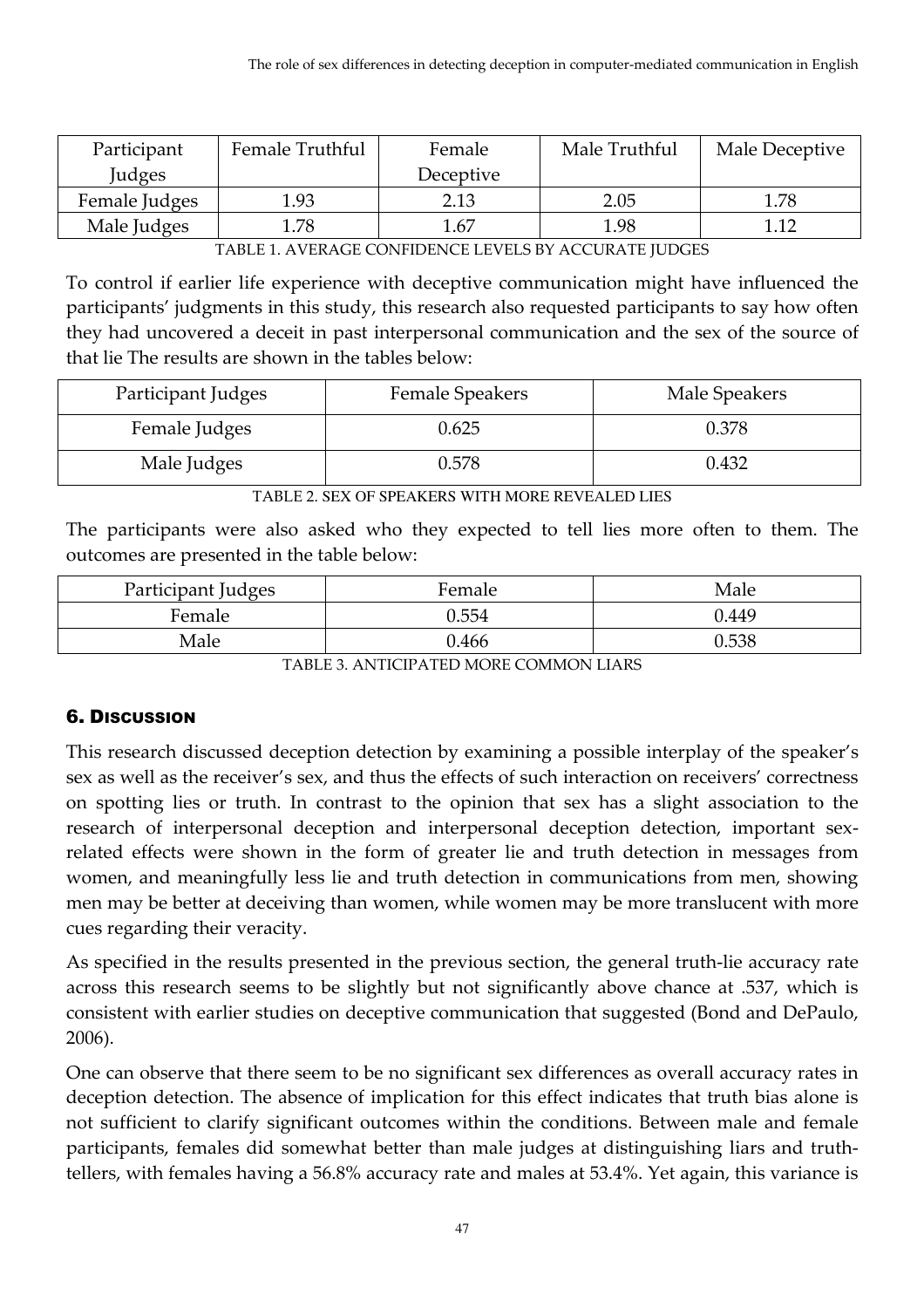not statistically significant, signifying that male judges and female judges on the whole do not show differences in their capabilities at detecting a liar or recognizing a truth-teller. This outcome seems to be consistent with most of the earlier studies presented in the previous sections (e.g., Ekman and O'Sullivan, 1991;; Manstead, Wagner and McDonald, 1986; Zuckerman, DePaulo and Rosenthal, 1981; Levine et al. 2006).

Truth bias is also observed in this research when viewing further at participants' separate performance on truthful and deceptive statements. Both male and female judges did better when detecting truthful statements. However, this difference is not statistically different. Although both accuracy levels are well above chance, it seems that females are more truthbiased than the males. When it comes to deceptive statements, both male and female performances are below chance level. However, the females' accuracy level was statistically significant while the males' was not. This implies that females may be more truth-biased and this tendency is significant.

As recommended, males and females tend to be almost equally truth-biased on the whole and neither of them appears to have a distinct gift in parsing dishonesties from truths. Yet, one can see that males may have posed more problems for the judges while female speakers appeared more transparent. Most of the judges were correct in their decisions concerning female speakers' statements while a meaningfully smaller number of the judges were correct in judging males' true intents. This pattern is also observed correspondingly in both the male judge group and female judge group, and the alterations are obviously significant in statistical tests.

Nonetheless, if the data are further examined by the analyzing speaker's sex and the truthfulness of the message as two sets of independent variables, the effects of speakers' sex on viewers' perception and how it correlated with the truthfulness in computer-mediated communication may be more visible. Firstly, when the female speakers were truthful, a statistically substantial majority of female and male judges in this research made correct judgments and supposed that the truthful female speakers were certainly telling the truth. Secondly, the accuracy of judging of the performance of females who told untruths dropped to near chance level. It may be that individuals are less truth biased when they are relating with dishonest females.

The outcomes seem to be diverse when the speakers were male. When males were truthful, the correctness rates were not meaningfully different from chance, while they were meaningfully different when the females were truthful. While the females' measured accuracy amount was larger than the males' in recognizing male truth-tellers, the alteration was not important. With men as liars, accuracy rates dropped dramatically. This pattern might indicate that individuals tend to be extremely truth-biased when males are telling fabrications, more truth-biased even than when males are certainly telling the truth. It could designate actual alterations in detection chances under these circumstances.

Consequently, to answer RQ 2 one can see that neither men nor women are expert at detecting male liars, but both female and male judges were far more correct than chance when noticing female truth tellers. It is likely that earlier studies concentrating on around-chance-level accuracy in judging deception may be related to two factors, namely transparent female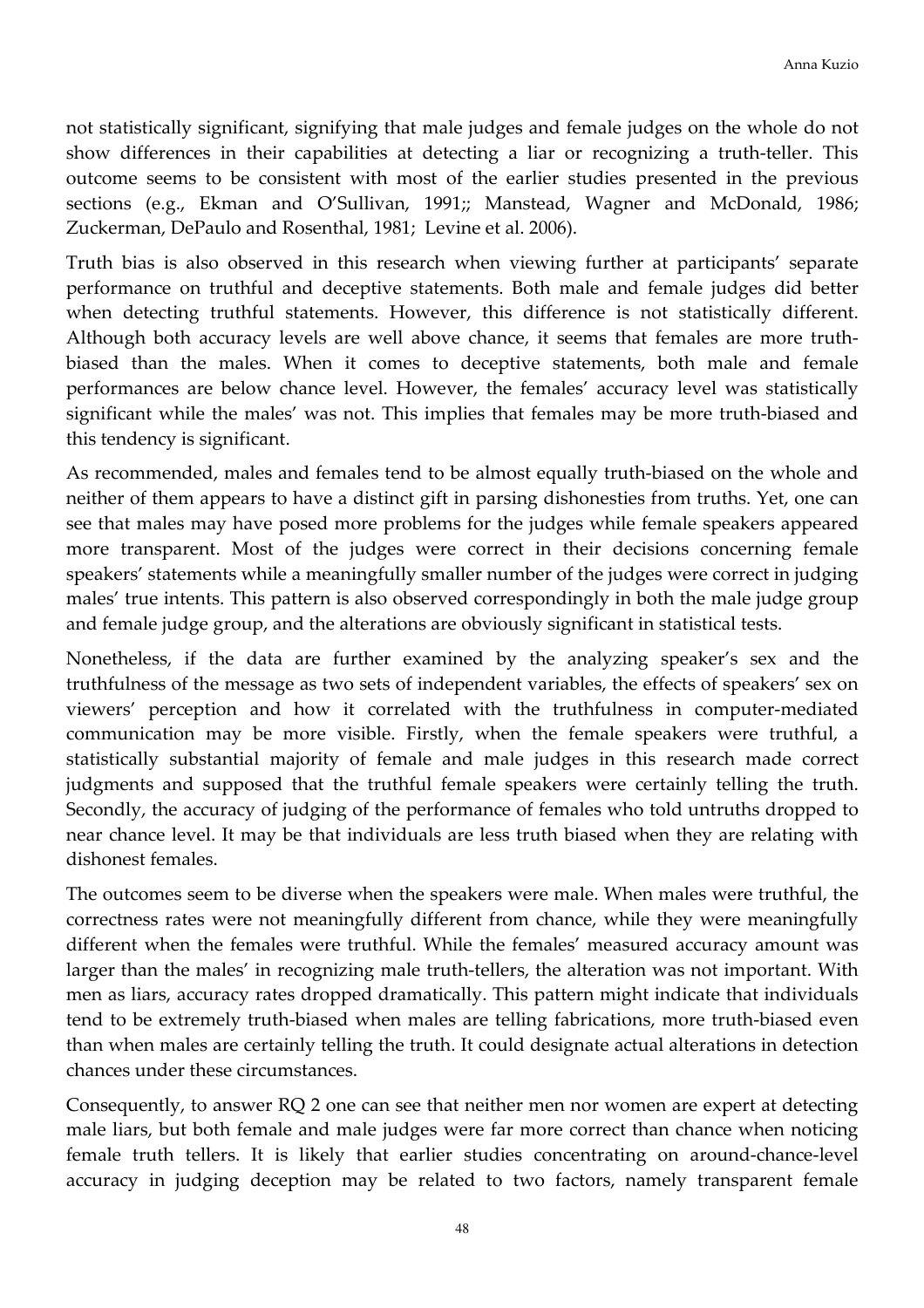speakers and problematic male speakers. When deception detection outcomes are calculated across sex of source and again across sex of receiver, the outcomes in the data of this research specify little more than chance in the detection of deception and truth telling. However, when outcomes are examined by source and receiver sex, sex differences in the judgment of deception become clear.

The self-confidence of judges' in their own choices was measured. One can notice that the average female sureness scores were higher than male scores in each category. It is worth mentioning that when male judges perceived male deceivers, the judges' confidence levels were meaningfully lower than that in any other circumstances. Although female judges' selfconfidence levels in their decisions of deceptive males is not meaningfully different from levels in the other three categories, they were lower than regular female confidence scores in the other three groups. This suggests that male judges, and probably female judges, may have been conscious about some level of the trouble they were having in precisely forecasting deception among deceptive males.

As was indicated in the section above, some female participants anticipated more deceits from females than from males. Yet, males report that they would still anticipate more lies from males. Although the alterations in both categories are not substantial, it is stimulating to draw attention to the fact that males still believed females though they understood that had been deceived more by females.

Furthermore, as recommended in this research, only about one in every four male deceivers were recognized to have lied after they had lied. This might partly describe the apparently contradictory patterns. Although males notice fewer lies from their sex, males may identify it is not because males certainly lie less than the females - but for the reason that males are less frequently caught after they tell lies.

# 7. CONCLUSIONS

This paper presented some novelties in examining interpersonal deceit and truth detection. Firstly, it permitted the judges an "uncertain" choice to circumvent obliging them to decide even if the judges did not show enough self-confidence or evidence to do so. One motive for this strategy is the issue that some individuals may be timid to make instant decisions on someone's truthfulness during or right after an exchange (Park, Levine, McCornack, Morrison and Ferrara, 2002). Secondly, this study concentrated mainly on possible sex differences in deceptive communication, more precisely, deception detection. As opposed to just analyzing the receiver's sex and its outcomes on deception detection correctness, this paper discussed the interaction of the receivers' sex and the speakers' sex and how this collaboration might influence the accuracy of deception detection. By adopting this approach, hence, this study produces outcomes demonstrating important effects that earlier studies have not studied.

This paper aimed to study the truth and deception detection capabilities of both male and female receivers when replying to true and deceptive messages from both male and female speakers. Though the alterations between female and male capacities at perceiving truthfulness or deception were not significant across all circumstances, the variation seems to be significant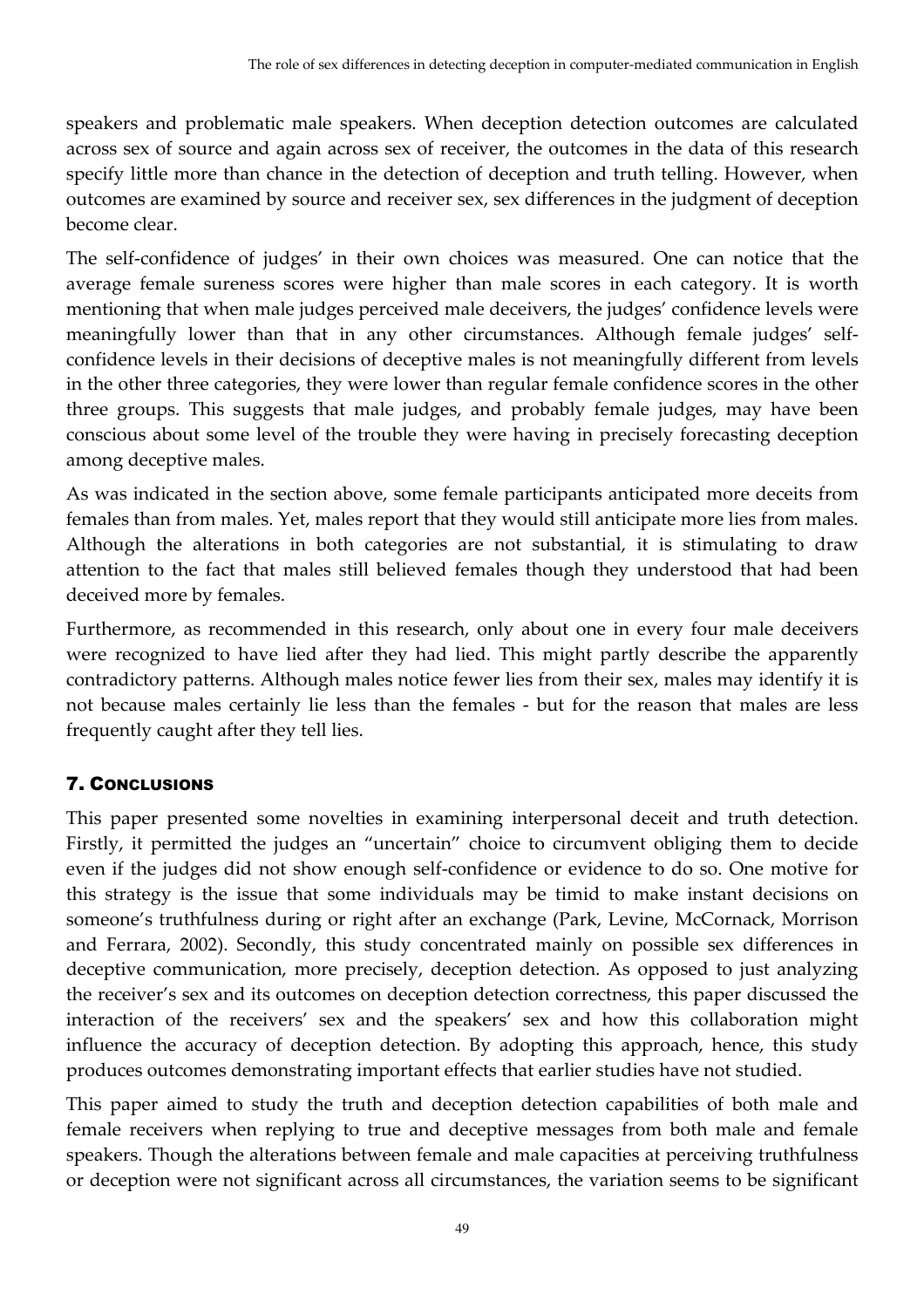under specific circumstances. Females may be meaningfully more translucent than males, particularly when females are being truthful. The probability of noticing a female truth-teller was high. Conversely, deceptive male behavior tends to be harder to notice: the probability of detecting a male liar was low. Consequently, it might be rational to conclude that earlier studies producing around-chance-level accuracy might have been instigated by two factors, namely high accuracy rates with translucent female speakers (particularly female truth-tellers) and low accuracy rates with hard male speakers (particularly male deceivers).

This paper also offers a preliminary effort to discuss probable sex effectsin deception detection situations. Though this paper did produce stimulating outcomes, further research is needed so as to create or restructure the results in this specific experiment. Upcoming research might also explore what makes men less prone to be spotted when being deceitful or why women appear more transparent when deceiving. Studies may begin at investigating the various communication styles of these two gender groups and how they influence men and women in their deceptive behaviors and the process of deception detection. Moreover, prospect studies can also examine what makes individuals more prone to lying or to being truthful and if there will be sex variations in the predilections. Taking into account the fact that men and women are motivated in a different way in social behaviors, it would also be probable that the reasons for telling the truth differ between men and women.

## **REFERENCES**

Aamodt, M. G., & Custer, H. (2006). Who can best catch a liar? A meta-analysis of individual differences in detecting deception. The Forensic Examiner, 15(1), 6-11.

Blalock, H. M. (1972). Social Statistics. New York: McGraw Hill.

Bond, C. F., & DePaulo, B. M. (2006). Accuracy of deception judgments. Personality and Social Psychology Review, 10(3), 214-234. doi:10.1207/s15327957pspr1003\_2

Boush, D. M., Friestad, M., & Wright, P. (2009). Deception in the marketplace : The psychology of deceptive persuasion and consumer self-protection. New York: Routledge.

Camden, C., Motley, M. T., & Wilson, A. (1984). White lies in interpersonal communication: A taxonomy and preliminary investigation of social motivations. Western Journal of Speech Communication, 48(4), 309-325.

Carlson, J., George, J., Burgoon, J., Adkins, M., & White, C. (2004). Deception in computer mediated communication. Group Decision and Negotiation, 13, 5–28.

Daft, R.L. & Lengel, R.H. (1986). Information richness: A new approach to managerial behavior and organizational design. In Cummings, L. L. & Staw, B.M. (Eds.), Research in organizational behavior 6 (pp. 191-233). Homewood, IL: JAI Press.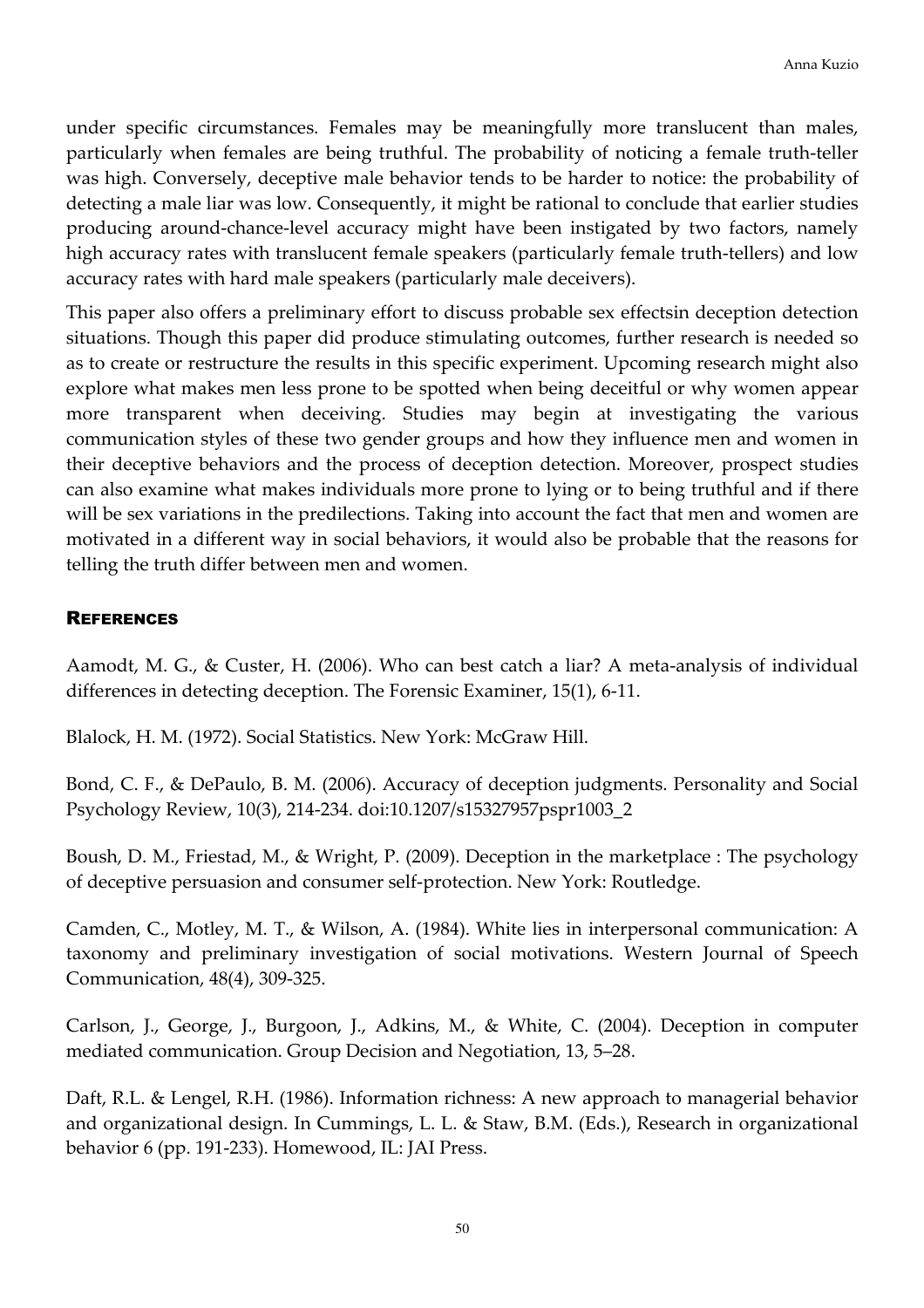DePaulo, B. M., Epstein, J. A., & Wyer, M. M. (1993). Sex differences in lying: How women and men deal with the dilemma of deceit. In M. Lewis, & C. Saarni (Eds.), Lying and deception in everyday life (pp. 126-147). New York: Guilford Press.

DePaulo, B. M., Kashy, D. A., Kirkendol, S. E., Wyer, M. M., & Epstein, J. A. (1996). Lying in everyday life. Journal of Personality and Social Psychology, 70(5), 979- 995. doi:10.1037/0022- 3514.70.5.979

DePaulo, B. M., Kirkendol, S. E., Tang, J., & O'Brien, T. P. (1988). The motivational impairment effect in the communication of deception: Replications and extensions. Journal of Nonverbal Behavior, 12(3), 177-202. doi:10.1007/BF00987487

DePaulo, B. M., Lassiter, G. D., & Stone, J. L. (1982). Attention all determinants of success at detecting deception and truth. Personality and Social Psychology Bulletin, 8(2), 273-279. doi:10.1177/0146167282082014

DePaulo, B. M., & Rosenthal, R. (1981). Telling lies. Journal of Personality and Social Psychology, 37(10), 1713-1722. doi:DOI: 10.1037/0022-3514.37.10.1713

Dreber, A., & Johannesson, M. (2008). Gender differences in deception. Economics Letters, 99(1), 197-199. doi:DOI: 10.1016/j.econlet.2007.06.027

Ekman, P., & O'Sullivan, M. (1991). Who can catch a liar? American Psychologist, 46(9), 913-920. doi:10.1037/0003-066X.46.9.913

Ekman, P., O'Sullivan, M., & Frank, M. G. (1999). A few can catch a liar. Psychological Science, 10(3), 263-266. doi:10.1111/1467-9280.00147

Feldman, R. S., Forrest, J. A., & Happ, B. R. (2002). Self-presentation and verbal deception: Do self-presenters lie more? Basic and Applied Social Psychology, 24(2), 163-170. doi:10.1207/153248302753674848

George, J. F., & Robb, A. (2008). Deception and computer-mediated communication in daily life. Communication Reports, 21(2), 92-103. doi:10.1080/08934210802298108

Hample, D. (1980). Purposes and effects of lying. Southern Speech Communication Journal, 46(1), 33-47.

Hancock, J., Thom-Santelli, J., & Ritchie, T. (2004). Deception and design: The impact of communication technology on lying behavior. In E. Dykstra-Erickson, & M. Tscheligi (Eds.), Proceedings of the 2004 conference on human factors in computing systems (pp. 129-134). New York: Association for Computing Machinery.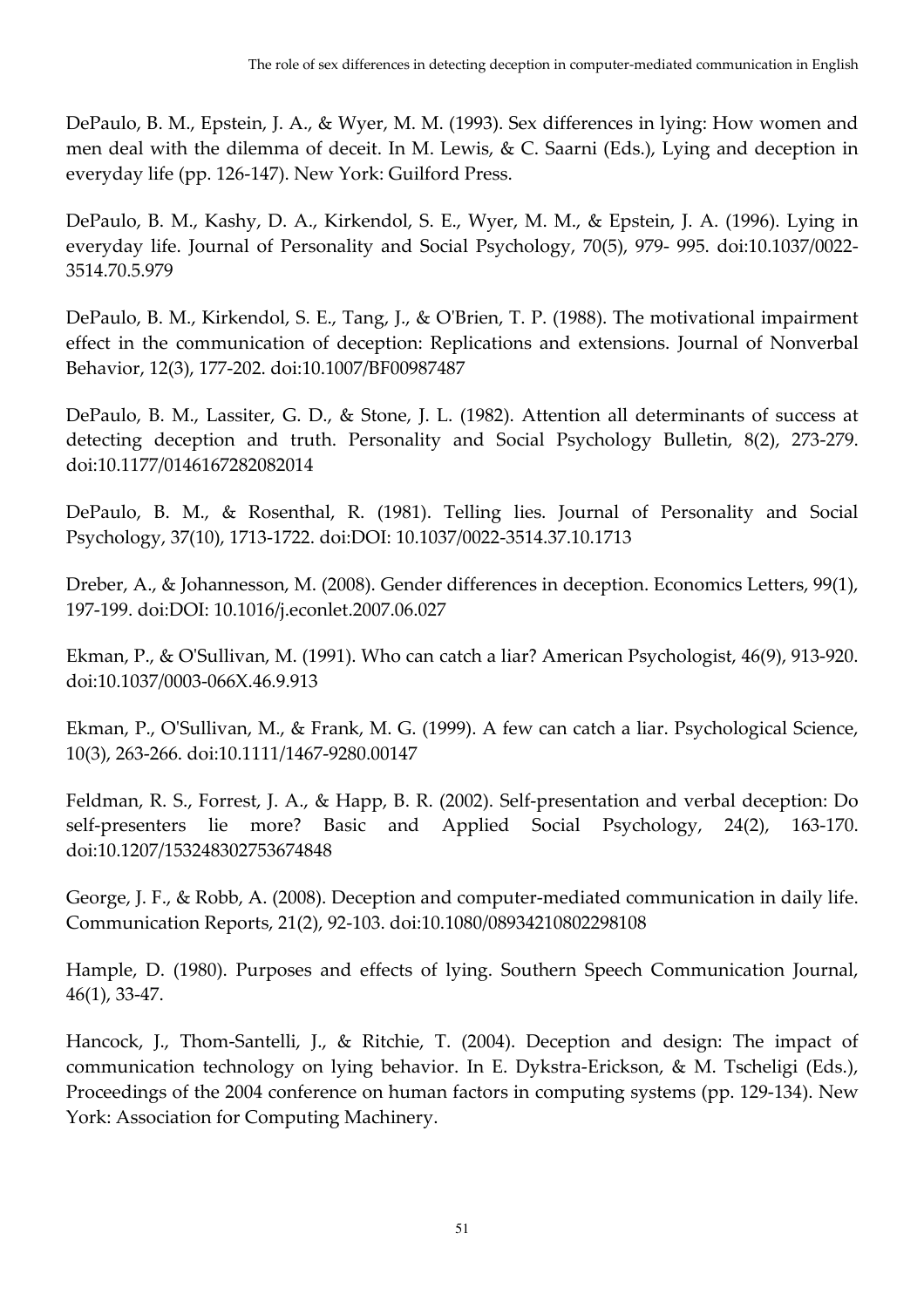Haselton, M. G., Buss, D. M., Oubaid, V., & Angleitner, A. (2005). Sex, lies, and strategic interference: The psychology of deception between the sexes. Personality and Social Psychology Bulletin, 31(1), 3-23. doi:10.1177/0146167204271303

Inglehart, R., Basañez, M., & Moreno, A. (1998). Human values and beliefs: A crosscultural sourcebook. Ann Arbor, MI: University of Michigan Press.

Knapp, L. M., Hart, R. P., & Dennis, H. S. (1974). An exploration of deception as a communication construct. Human Communication Research, 1(1), 15-29. doi:10.1111/j.1468- 2958.1974.tb00250.x

Kraut, R. E. (1980). Behavioral roots of person perception: The deception judgments of customs inspectors and laymen. Journal of Personality and Social Psychology, 39(5), 784-798.

Kuzio, A. (2018). Cross-cultural Deception in Polish and American English in Computer-Mediated Communication. New Castle upon Tyne: Cambridge Scholars Publishing.

Levine, T. R., & Kim, R. K. (2010). Some considerations for a new theory of deceptive communication. In M. S. McGlone, & M. L. Knapp (Eds.), The interplay of truth and deception: New agendas in theory and research (pp. 16-34). New York: Routledge.

Levine, T. R., Park, H. S., & McCornack, S. A. (2006). Accuracy in detecting truths and lies: Documenting the "Veracity Effect". Communication Monographs, 66(2), 125- 144.

Manstead, A., Wagner, H. L., & McDonald, C. J. (1986). Deceptive and non-deceptive communications: Sending experience, modality, and individual abilities. Journal of Nonverbal Behavior, 10(3), 147-167.

McCornack, S. A., & Parks, M. R. (1990). What women know that men don't: Sex differences in determining the truth behind deceptive messages. Journal of Social and Personal Relationships, 7(1), 107-118. doi:10.1177/0265407590071006

Park, H. S., Levine, T. R., McCornack, S. A., Morrison, K., & Ferrara, M. (2002). How people really detect lies. Communication Monographs, 69(2), 144-157.

Prater, T., & Kiser, S. B. (2002). Lies, lies, and more lies. SAM Advanced Management Journal,67(2), 9–36.

Sanchez-Pages, S., & Vorsatz, M. (2008). Enjoy the silence: An experiment on truthtelling. Experimental Economics, 12(2), 220-241. doi:10.1007/s10683-008-9211-7

Seiter, J. S., Bruschke, J., & Bai, C. (2002). The acceptability of deception as a function of perceivers' culture, deceiver's intention, and deceiver-deceived relationship. Western Journal of Communication, 66(2), 158-180.